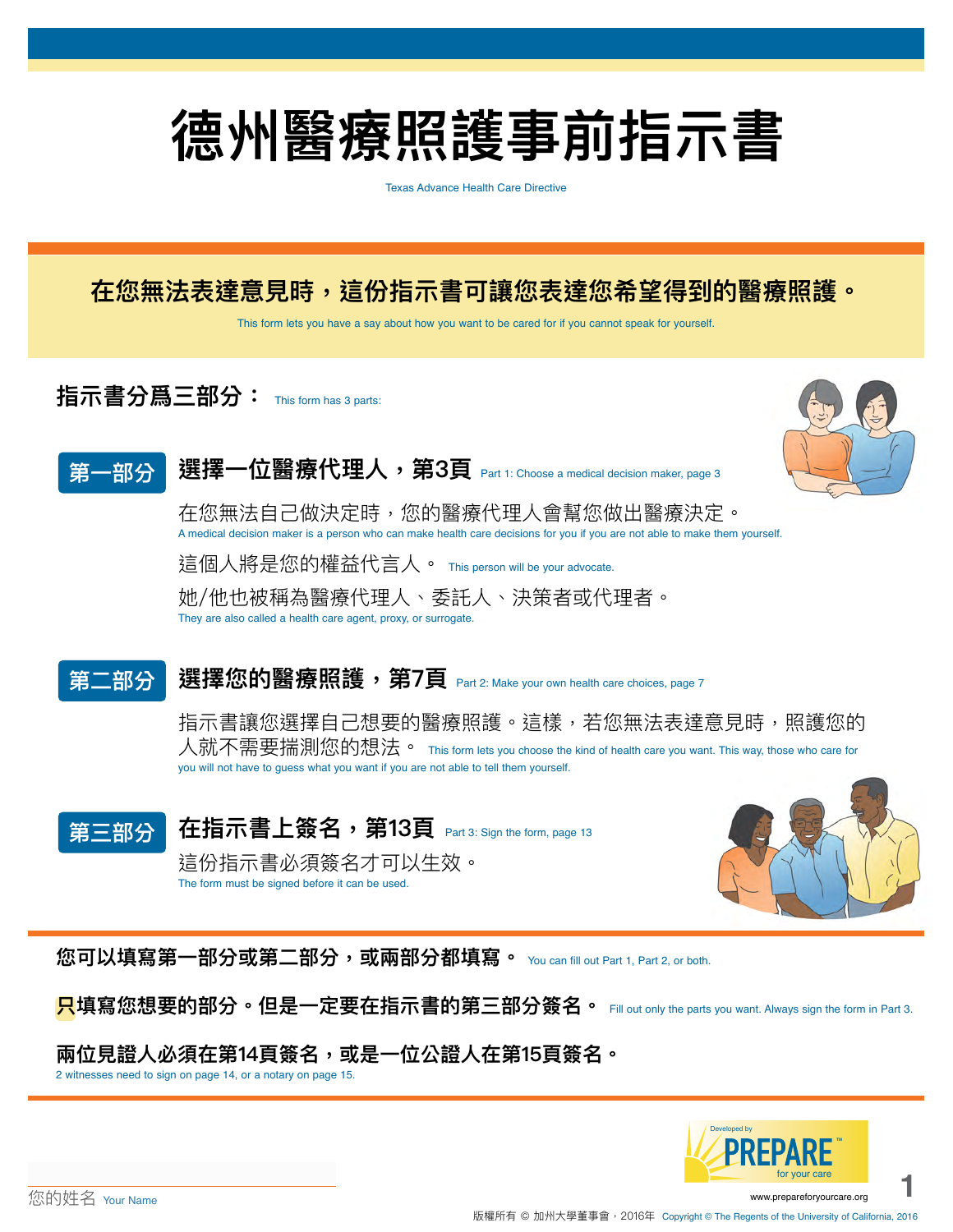# **這是一份法律文件,可以讓您表達對於自己醫療照護的意願。**

This is a legal form that lets you have a voice in your health car

### 當您不能為自己發言時,這份指示書能讓您的家人、朋友和醫護人員知道您 希望得到什麼樣的醫療照護。

It will let your family, friends, and medical providers know how you want to be cared for if you cannot speak for yourself.

### **我該如何處理這份指示書?** What should I do with this form?

- **•** 請與您的家人、朋友和醫護人員分享這份指示書。 Please share this form with your family, friends, and medical providers.
- **•** 請確保您接受醫療服務的每個單位都保存一份副本。 Please make sure copies of this form are placed in your medical record at all the places you get care.

### **如果我對指示書有疑問怎麼辦?**What if I have questions about the form?

- **•** 如果您有疑問或不想回答某些問題,可以跳過指示書的任何部分。 It is OK to skip any part of this form if you have questions or do not want to answer.
- **•** 請您的醫生、護士、社工、家人或朋友幫忙。 Ask your doctors, nurses, social workers, family, or friends to help.
- **•** 律師也可以幫忙。這份指示書並不提供法律建議。 Lawyers can help too. This form does not give legal advice.

### **如果指示書沒有我想要的醫療照護選項那該怎麽辦?** What if I want to make health care choices that are not on this form?

**•** 您可以在第12頁寫下其他對您重要的事項。 On page 12, you can write down anything else that is important to you.

### **我在什麼時候需要重新填寫這份表格?** When should I fill out this form again?

- **•** 如果您改變了醫療照護的選擇 If you change your mind about your health care choices
- **•** 如果您的健康狀況有變化 If your health changes
- **•** 如果您的醫療代理人有改變 If your medical decision maker changes

如果配偶是您的醫療代理人您和配偶離婚,對方將不再是您的代理人。 If your spouse is your decision maker, and you divorce, that person will no longer be your decision maker.

把新的指示書交給您的醫療代理人和醫護人員。 Give the new form to your medical decision maker and medical providers. 銷毀舊的指示書。 Destroy old forms.



### **我們確保這份法律表格容易閱讀。但是,德州法律也要求我們使用法律術語和詞 彙。這些法律術語附於表後。德州法律要求您在簽署這份表格前閱讀這些術語。**

We made sure this legal form is easy to read. But, Texas law requires us to use legal terms and words too. Those legal terms are at the end of this form. Texas law requires that you read them before signing this form.

### **與您的家人、朋友和醫護人員分享這份指示書和您的選擇。**

Share this form and your choices with your family, friends, and medical providers.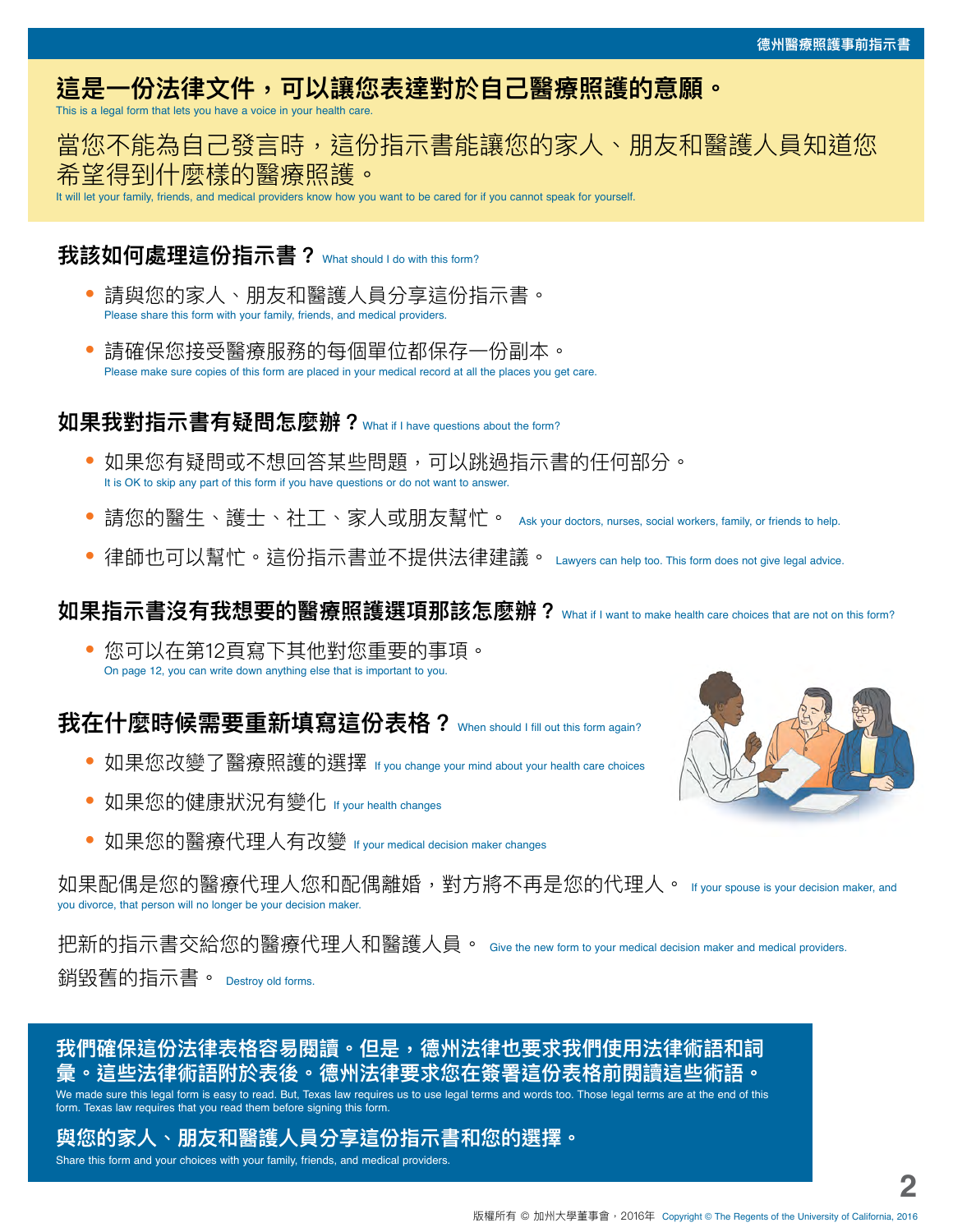



### **如果您不能為自己做決定,您的醫療代理人可以為您做出醫療決定。**

Your medical decision maker can make health care decisions for you if you are not able to make them yourself.

# **一位稱職的醫療代理人是符合下列條件的家人或朋友:**

A good medical decision maker is a family member or friend who:

- **•** 年滿18歲 is 18 years of age or older
- **•** 可以和您討論您的意願 can talk to you about your wishes
- **•** 您有需要時可以隨時聯絡的到 can be there for you when you need them
- **•** 您信任她/他會遵循您的意願並為您做最好的決定 you trust to follow your wishes and do what is best for you
- 您信任她/他並且告訴她/他您的醫療資訊 vou trust to know your medical information
- 她/他不害怕對醫生提問,並說出您的意願 is not afraid to ask doctors questions and speak up about your wishes

法律上,您的醫療代理人<mark>不可以</mark>是您的醫生或是您的醫院或診所或在您居住或接受護理地點的 工作人員,除非她/他是您的家人。 <sub>Legally, your decision maker cannot be your doctor or someone who works at your hospital, clinic, or place</sub> where you live or get care, unless they are a family member.

**如果我沒有選擇醫療代理人,會發生什麽情况?** What will happen if I do not choose a medical decision maker? 當您不能自己做決定時,醫生會請您的家人、朋友或法官為您做決定。這個人可能不知道您的 意願 • If you are not able to make your own decisions, your doctors will turn to family and friends or a judge to make decisions for you. This person may not know what you want.

# **當您不能自己做決定時,您的醫療代理人可以為您做這些選擇:**

If you are not able, your medical decision maker can choose these things for you

- **•** 醫生、護士、社工、照護者 doctors, nurses, social workers, caregivers
- **•** 醫院、診所、療養院 hospitals, clinics, nursing homes
- **•** 藥物、檢測或治療 medications, tests, or treatments
- **•** 可以查看您的醫療資訊 who can look at your medical information

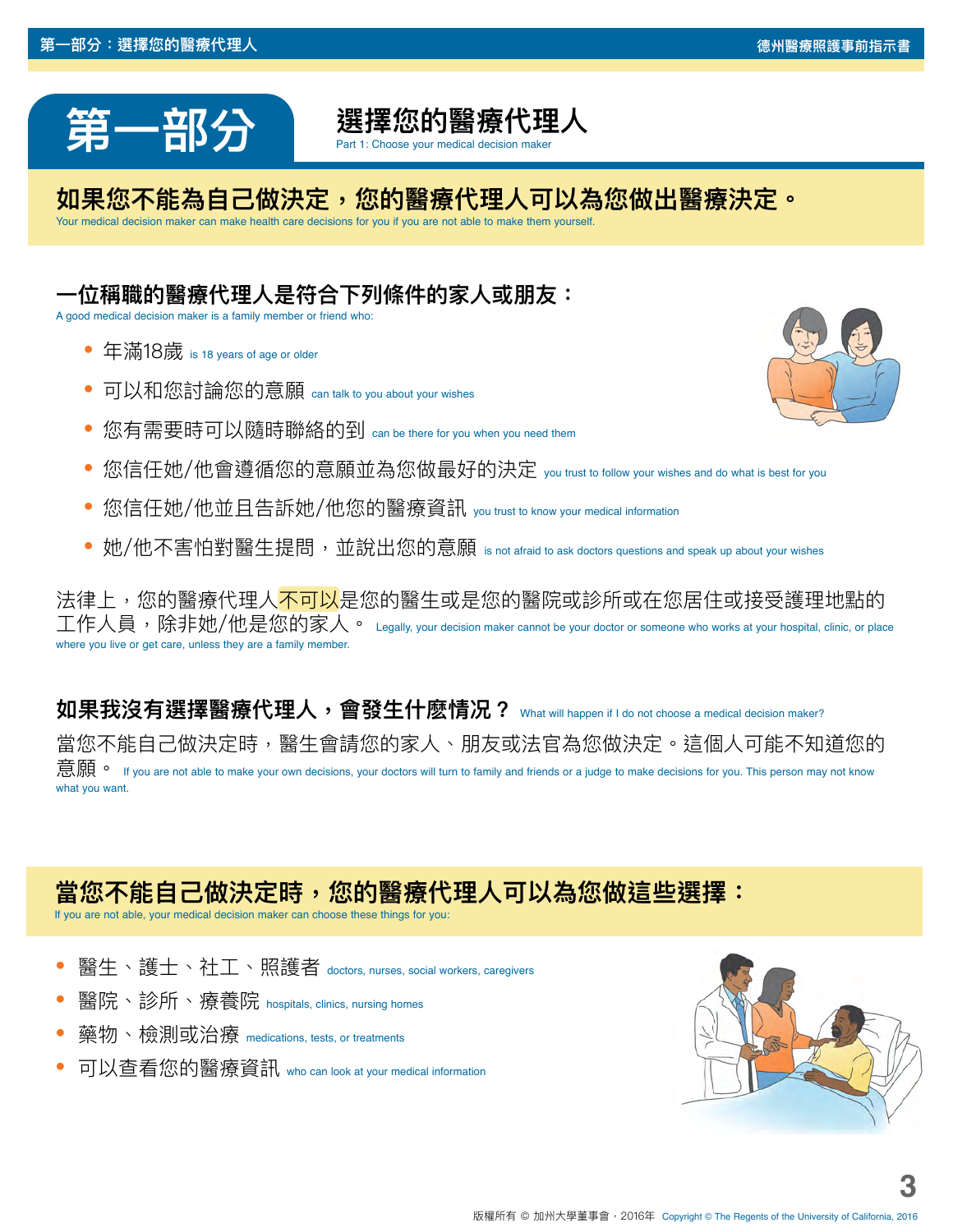# **您的醫療代理人可以為您做出更多決定:** Here are more decisions your medical decision maker can make:

### **開始或停止維生系統或醫療照護,例如:**

Start or stop life support or medical treatments, such as:









#### **可能包括:** This may involve:

- **•** 用力按壓胸部,使心臟維持輸送血液功能 pressing hard on your chest to try to keep your blood pumping
- **•** 透過電擊讓心臟再度跳動 electrical shocks to try to jump start your heart
- **•** 由靜脈藥物注射 medicines in your veins

**呼吸輔助器或呼吸機** Breathing machine or ventilator 呼吸輔助器把氧氣打入肺部,設法幫您呼吸。您在使用呼吸輔助器期間不能 說: # o The machine pumps air into your lungs and tries to breathe for you. You are not able to talk when you are on the machine.

### **洗腎** Dialysis

腎臟喪失功能時,洗腎機可以試圖净化您的血液。 A machine that tries to clean your blood if your kidneys stop working.

### **餵食管** Feeding Tube

您無法吞嚥時,使用餵食管來餵食。餵食管可以從鼻子插入通過喉嚨到達胃 部,也可以經由手術插入胃部。 A tube used to try to feed you if you cannot swallow. The tube can be placed through your nose down into your throat and stomach. It can also be placed by surgery into your stomach.

- **輸血和輸液(靜脈注射)** Blood and water transfusions (IV) 把血液或水分輸入身體。 To put blood and water into your body.
- **外科手術** Surgery
- **藥物** Medicines



# **您的醫療代理人可以做出這些生命末期決定:** End of life decisions your medical decision maker can make:

- **•** 邀請宗教或靈性導師到場 call in a religious or spiritual leader
- **•** 決定您在家裡或在醫院裡離世 decide if you die at home or in the hospital
- **•** 決定解剖檢驗或器官捐贈事宜 decide about autopsy or organ donation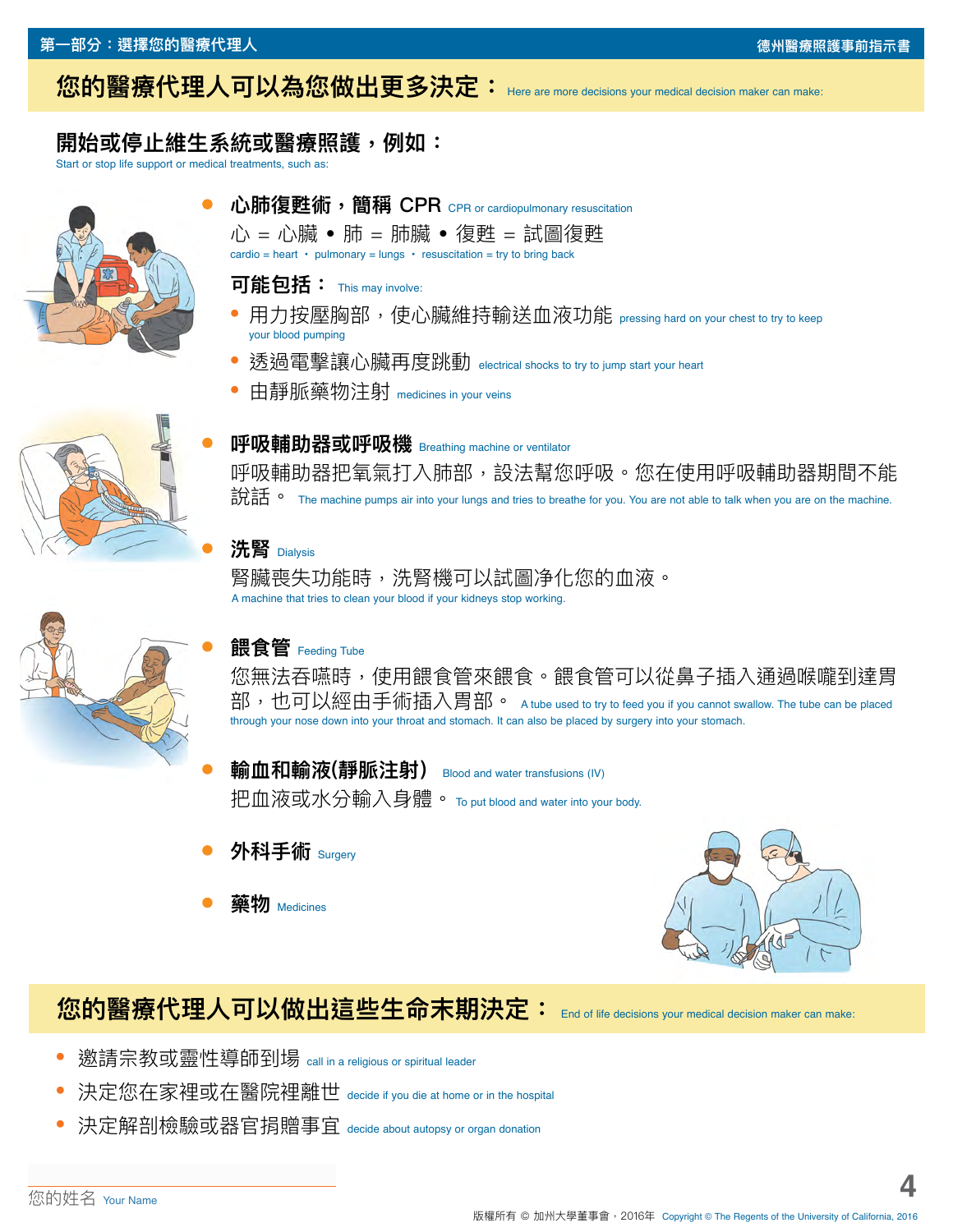#### **第一部分:選擇您的醫療代理人 德州醫療照護事前指示書**

# **簽署這份指示書後, 您允許您的醫療代理人:** By signing this form, you allow your medical decision maker to:

**•** 在您無法表達您的意願時,同意、拒絕或撤除維生系統或醫療照護 agree to, refuse, or withdraw any life support or medical treatment if you are not able to speak for yourself



如果有些事情您不想讓她/他做決定,請寫在這裡: If there are decisions you do not want them to make, write them here:

# 請填寫您的醫療代理人姓名。 Write the name of your medical decision maker.

### 第一:如果我無法自己做醫療決定,我希望以下人士為我做醫療決定:

#1: I want this person to make my medical decisions if I am not able to make my own:

| 名字 first name    | 姓氏 last name     |         |                    |               |
|------------------|------------------|---------|--------------------|---------------|
| 電話號碼(1) phone #1 | 電話號碼(2) phone #2 |         | 關係 relationship    |               |
| 地址 address       |                  | 城市 city | $\mathbb{M}$ state | 郵遞區號 zip code |

# **第二:如果第一人選不能代替我執行,我希望以下候補代理人為我做醫療決定:**

#2: If the first person cannot do it, then I want this person to make my medical decisions:

| 名字 first name    | 姓氏 last name     |                    |               |
|------------------|------------------|--------------------|---------------|
| 電話號碼(1) phone #1 | 電話號碼(2) phone #2 | 關係 relationship    |               |
| 地址 address       | 城市 city          | $\mathbb{M}$ state | 郵遞區號 zip code |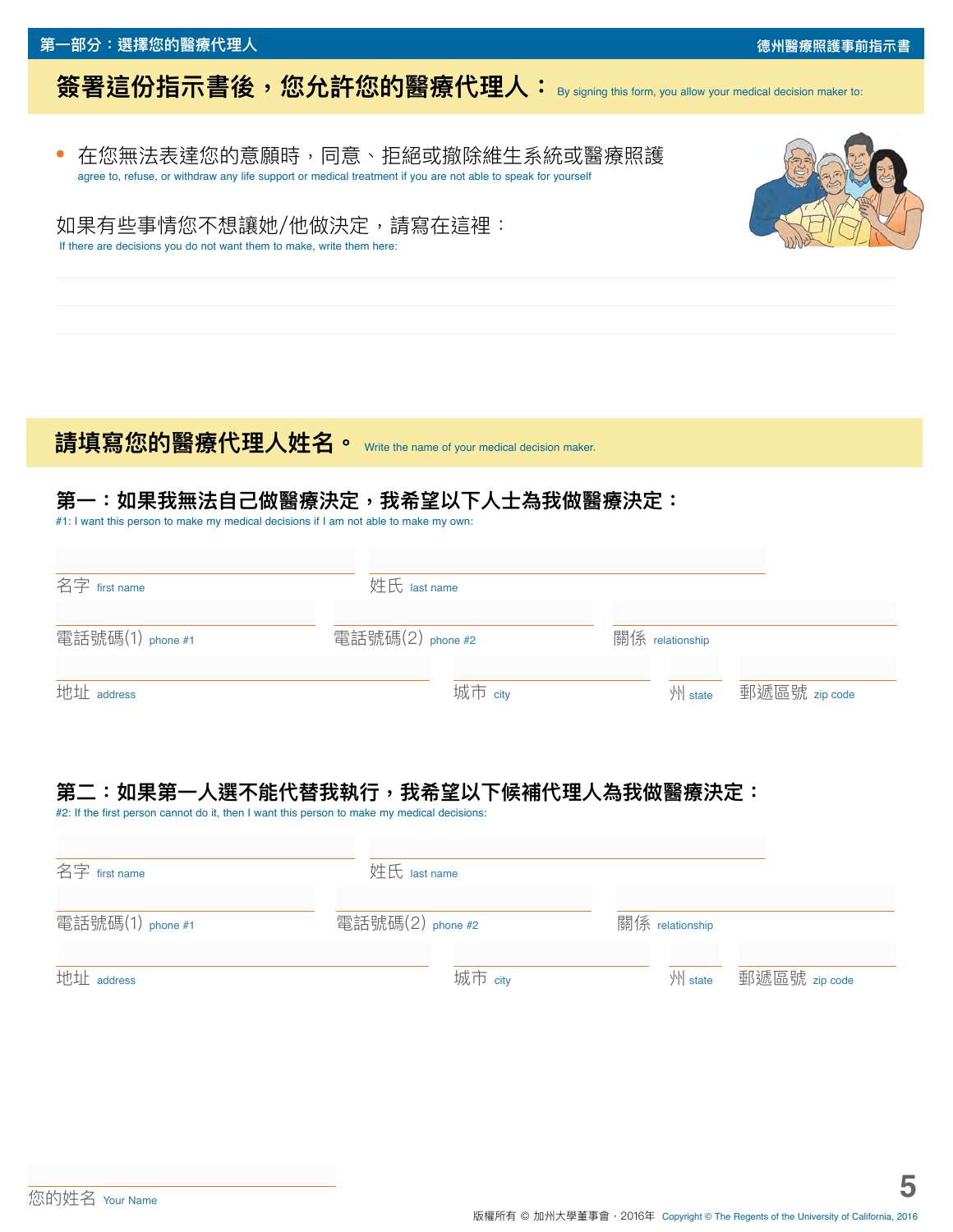### **您為什麼選擇您的醫療代理人?** Why did you choose your medical decision maker?

### **如果您願意,可以寫下您為什麼選擇您的第一順位和第二順位代理人。**

If you want, you can write why you chose your #1 and #2 decision makers.

### **寫下您不希望幫您做出醫療決定的任何人。**

Write down anyone you would NOT want to help make medical decisions for you.

# **當您無法為自己發言時,您希望您的醫療代理人多嚴格地遵循您的意願?**

How strictly do you want your medical decision maker to follow your wishes if you are not able to speak for yourself?

如果到時候醫生認為有更適合您的選項,讓您的代理人有改變您先前決定的彈性。 Flexibility allows your decision maker to change your prior decisions if doctors think something else is better for you at that time.

先前的決定可能是您寫下的意願或是與您的醫療代理人談過的意願。您可以在表格的第二部分 寫下您的意願。 Prior decisions may be wishes you wrote down or talked about with your medical decision maker. You can write your wishes in Part 2 of the form.

#### 請勾出一個您最同意的選擇。 Check the one choice you most agree with.

**有完全的彈性:**如果到時候醫生認為有更適合我的選項,我的代理人可以改變我先前 的任何醫療決定。 Total Flexibility: It is OK for my decision maker to change any of my medical decisions if my doctors think it is best for me at that time.

**有一些彈性:**如果醫生認為對我最好,我的代理人可以改變我的某些決定。 但是以 下,這些醫療意願我絕對不要改變: Some Flexibility: It is OK for my decision maker to change some of my decisions if the doctors think it is best. But, these wishes I NEVER want changed:

**毫無彈性:**仟何情況下,代理人都要遵循我所有的醫療意願。 即使醫牛建議,也不可 以改變我的決定。 No Flexibility: I want my decision maker to follow my medical wishes exactly. It is NOT OK to change my decisions, even if the doctors recommend it.

**如果您願意,可以寫下您這麼想的原因。** If you want, you can write why you feel this way.

**成後,您必須在第13頁上簽署這份指示書。 請與您 的家人、朋友和醫護人員分享您的意願。** To make your own health care choices, go to Part 2 on page 7. If you are done, you must sign this form on page 13. Please share your wishes with your family, friends, and medical providers.

**要選擇您的醫療照護,請翻到第7頁的第二部分。完**

您的姓名 Your Name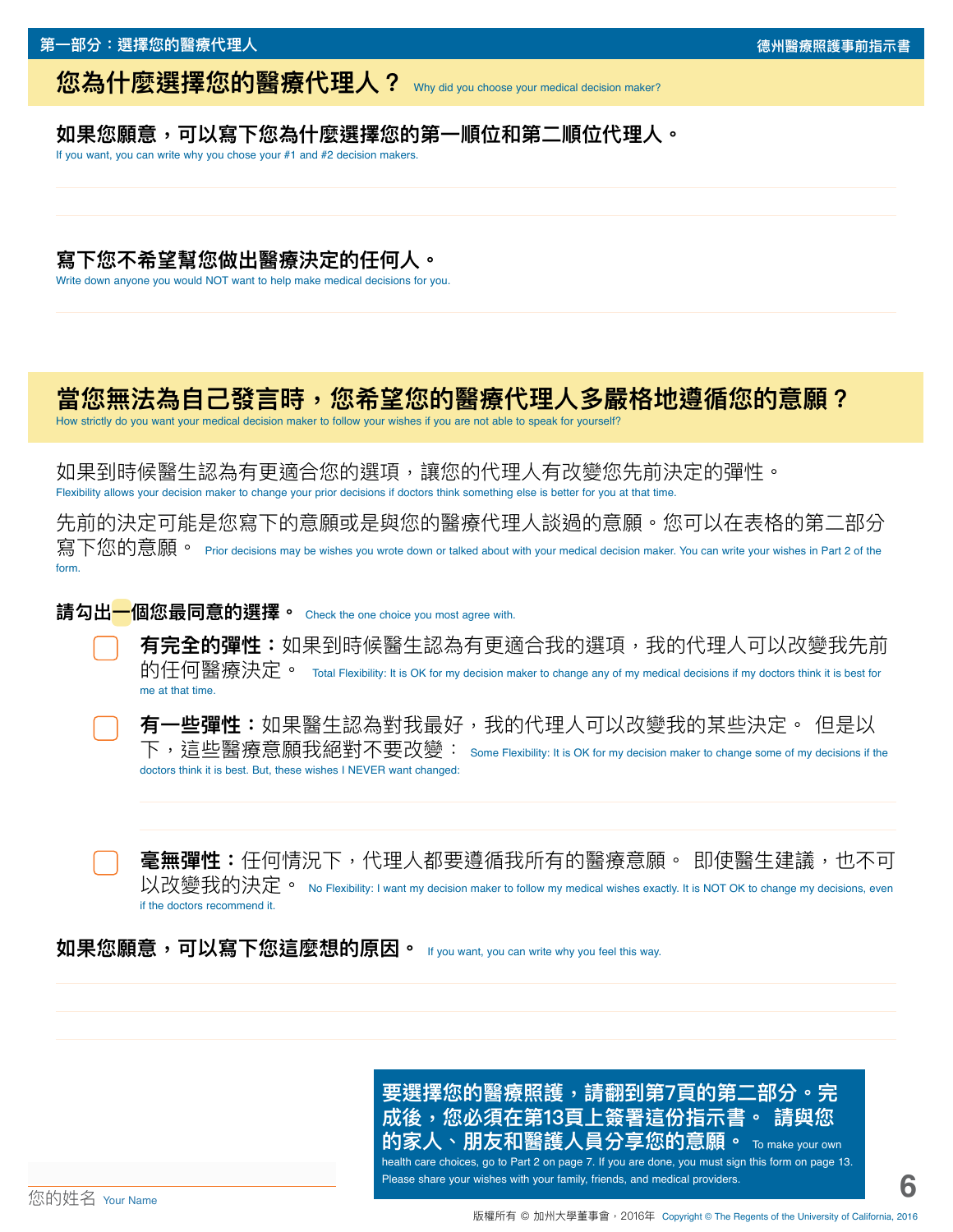# 選擇您的醫療照護

只填寫您想回答的問題。 Fill out only the questions you want

**您想以什麼方式做醫療決定?** How do you prefer to make medical decisions?

有些人想要做出自己的醫療決定。有些人想要在做決定之前先聽取別人(家人、朋友和醫護人 員)的意見。此外,有些人想要別人幫她/他做決定。 Some people prefer to make their own medical decisions. Some people prefer input from others (family, friends, and medical providers) before they make a decision. And, some people prefer other people make decisions for them.

**請注意:**醫護人員不能為您做決定。 她/他只能提供資訊協助做決定。 Please note: Medical providers cannot make decisions for you. They can only give information to help with decision making.

**您想以什麼方式做醫療決定?** How do you prefer to make medical decisions?

我想要自己做醫療決定,不需要別人的意見。 I prefer to make medical decisions on my own without input from others.

我想要在聽取別人的意見之後再做醫療決定。I prefer to make medical decisions only after input from others.

我想要別人幫我做醫療決定。 I prefer to have other people make medical decisions for me.

#### **如果您願意,可以寫下您這麼想的原因以及您希望聽取誰的意見。**If you want, you can write why you feel this way, and who you want input from.

# **生活中最重要的是什麼? 每個人對生活品質的看法都不相同。**

What matters most in life? Quality of life differs for each person.

**什麼對您的人生是最重要的?** What is most important in your life?您可以複選。 Check as many as you want.

| 您的家人或朋友 Your famiy or friends                                 |
|---------------------------------------------------------------|
| 您的寵物 Your pets                                                |
| 嗜好,例如園藝、健行和烹飪 Hobbies, such as gardening, hiking, and cooking |
| 您的嗜好 Your hobbies                                             |
| 工作或志工 working or volunteering                                 |
| 照顧自己以及保持獨立 Caring for yourself and being independent          |
| 不要成為家人的負擔 Not being a burden on your family                   |
| 宗教或靈修:您的宗教                                                    |
| Religion or spirituality: Your religion                       |
| 其他 Something else                                             |

### **什麼給您的生活帶來樂趣? 您在生活中最盼望什麼?**

What brings your life joy? What are you most looking forward to in life?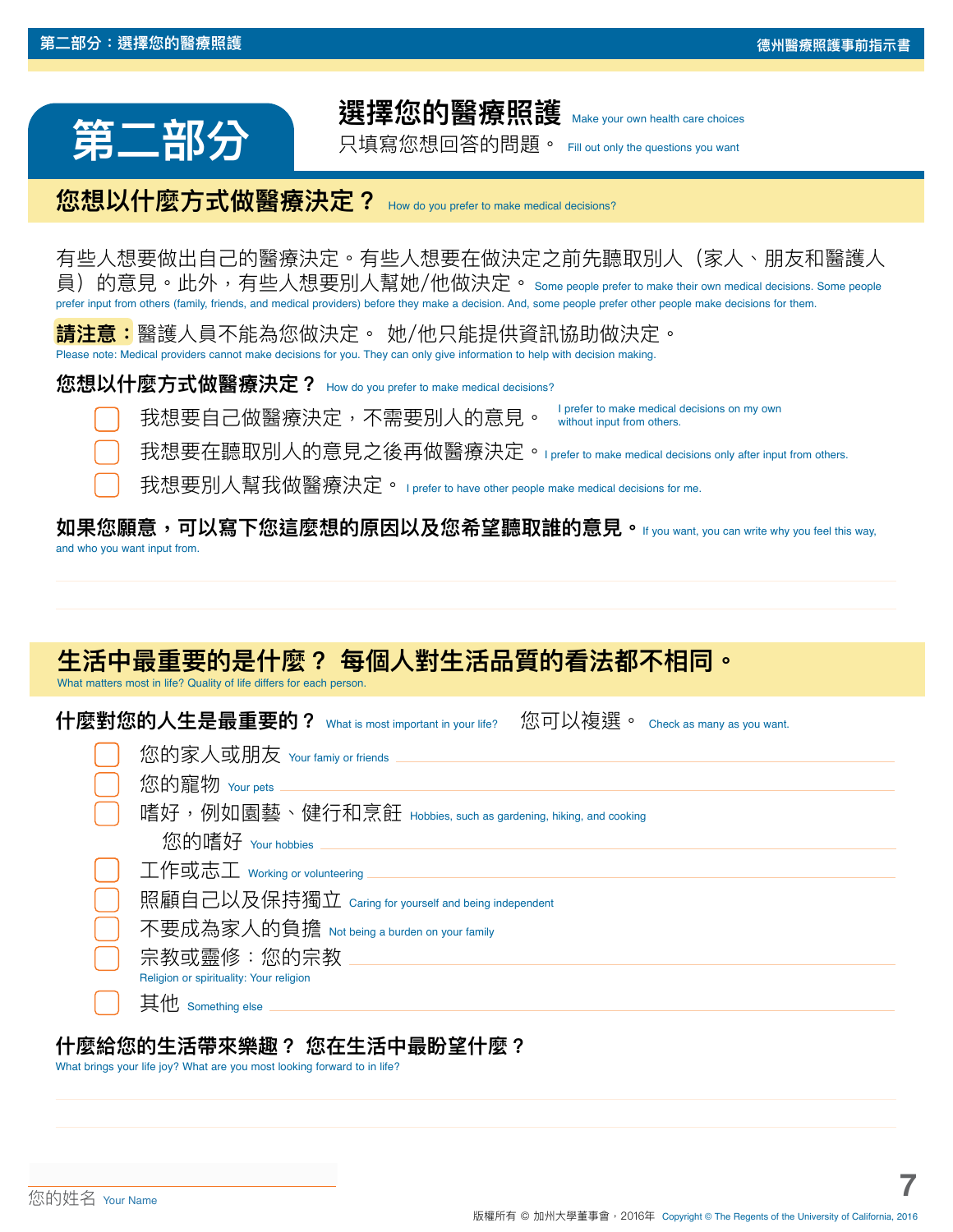# **醫療照護,什麼對您是最重要的?這對每個人都不同。**

What matters most for your medical care? This differs for each person.

對於某些人,主要目標是盡可能活得越久越好,即使: For some people, the main goal is to be kept alive as long as possible even if

- **•** 她/他必須靠機器維生並且受苦 They have to be kept alive on machines and are suffering
- **•** 她/他病得太重而無法和家人或朋友交談 They are too sick to talk to their family and friends

對於其他人,主要目標則是注重生活品質和舒適。

For other people, the main goal is to focus on quality of the life and being comfortable

**•** 這些人寧願自然地離世,而不靠機器維生。 These people would prefer a natural death, and not be kept alive on machines

有些人則是在這兩者之間。**對您來說,什麼是重要的?** Other people are somewhere in between. What is important to you?

以您目前的健康現狀和未來處於生命末期的狀況,您的目標可能不同。 Your goals may differ today in your current health than at the end of life.

**在您目前的健康狀況** TODAY, IN YOUR CURRENT HEALTH

### **請在這條線上勾出一個選擇,指出您在目前健康狀況下會有的感受。**

Check one choice along this line to show how you feel today, in your current health.



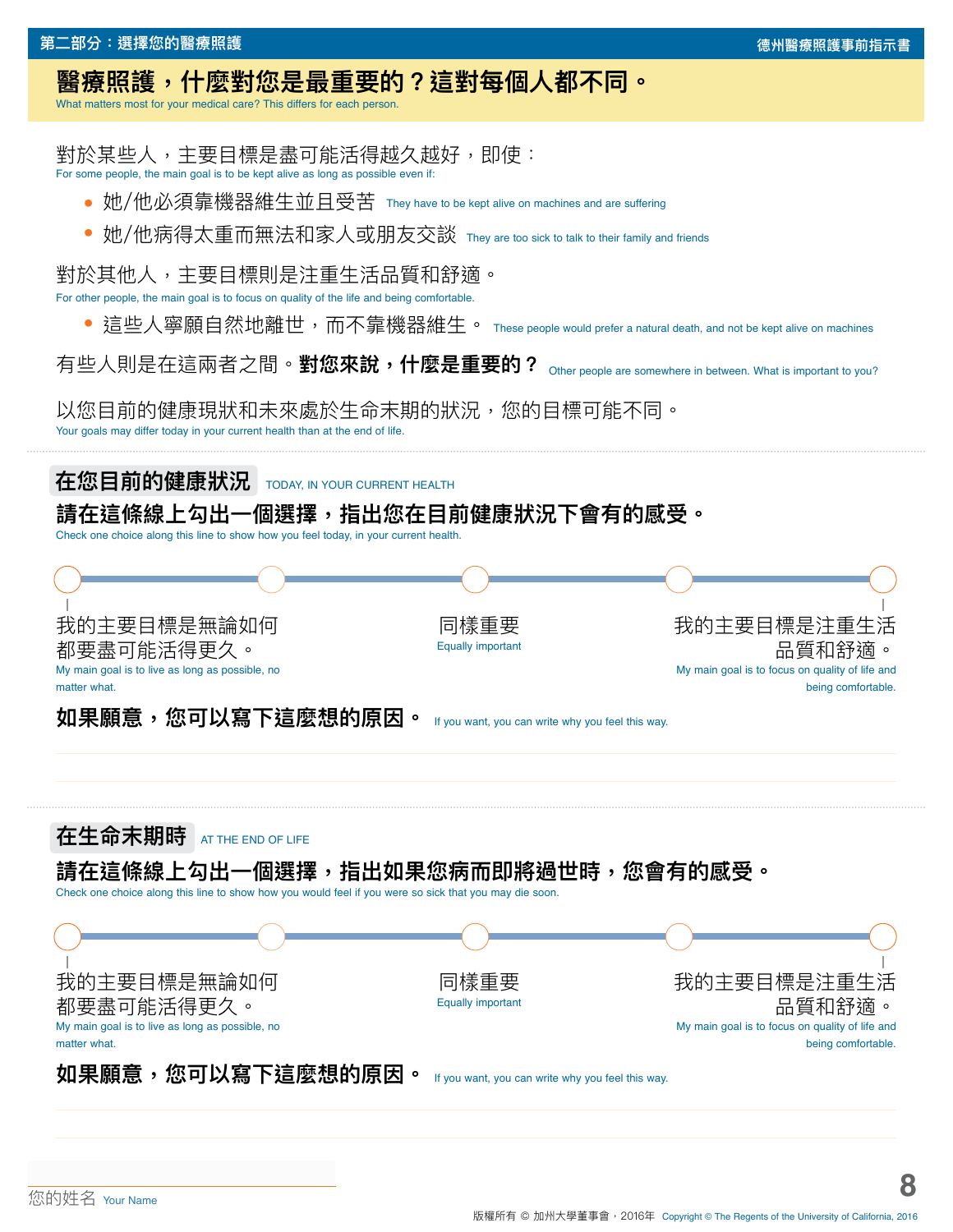| 第二部分:選擇您的醫療照護                                                                                                                                                                                                                                                                                                                                                                            | 德州醫療照護事前指示書 |
|------------------------------------------------------------------------------------------------------------------------------------------------------------------------------------------------------------------------------------------------------------------------------------------------------------------------------------------------------------------------------------------|-------------|
| 每個人在生命末期時對生活品質都有不同的看法。<br>什麼對您是最重要的? Quality of life differs for each person at the end of life. What would be most important to you?                                                                                                                                                                                                                                                    |             |
| 在生命末期時: AT THE END OF LIFE:<br>有些人願意承受很多折磨,只希望有機會活得更久。Some people are willing to live through a lot for a chance of living longer.<br>其他人知道某些事情會嚴重影響她/他的生活品質。 Other people know that certain things would be very hard on their quality of life.<br>那些事情可能會讓她/他想要注重生活的舒適,而不是活得更久。 Those things may make them want to<br>focus on comfort rather than trying to live as long as possible. |             |
| 在生命末期時,哪些事會嚴重影響您的生活品質? 您可以複選。<br>At the end of life, which of these things would be very hard on your quality of life? Check as many as you want.                                                                                                                                                                                                                                        |             |

|              | 昏迷不醒,無法和家人或朋友交談 Being in a coma and not able to wake up or talk to my family and friends |
|--------------|------------------------------------------------------------------------------------------|
| $\mathbf{L}$ | 必須靠機器維生 Not being able to live without being hooked up to machines                       |
|              | 無法自己思考,例如嚴重失智症 Not being able to think for myself, such as severe dementia               |
|              | 無法自己進食、洗澡或照顧自己 Not being able to feed, bathe, or take care of myself                     |
| $\mathbf{I}$ | 無法獨立生活,例如住在療養院 Not being able to live on my own, such as in a nursing home               |
| $\mathbf{I}$ | 有持續、嚴重的疼痛或不適 Having constant, severe pain or discomfort                                  |
| l a          | 其他 something else                                                                        |
|              |                                                                                          |

**或者**,我願意承受以上所有的一切,只希望有機會活得更久。 OR, I am willing to live through all of these things for a chance of living longer.

**如果願意,您可以寫下這麼想的原因。** If you want, you can write why you feel this way.

# **您有得過什麼嚴重疾病或是親近的人經歷過什麼重病或瀕死的經驗?** What experiences have you had with serious

illness or with someone close to you who was very sick or dying?

| • 如果您願意,您可以寫下當時順利或不順利的經歷及原因。                                                |
|-----------------------------------------------------------------------------|
| If you want, you can write down what went well or did not go well, and why. |

| 如果您即將離世,您想要在哪裡? if you were dying, where would you want to be?                                                                |               |                |                      |  |  |
|-------------------------------------------------------------------------------------------------------------------------------|---------------|----------------|----------------------|--|--|
| ◯ 在家裡<br>at home                                                                                                              | $\bigcup$ 在醫院 | $\bigcirc$ 都可以 | 我不確定<br>lam not sure |  |  |
| 還有什麼是對您重要的,例如食物、音樂、寵物或是您希望那些人在您身邊?<br>What else would be important, such as food, music, pets, or people you want around you? |               |                |                      |  |  |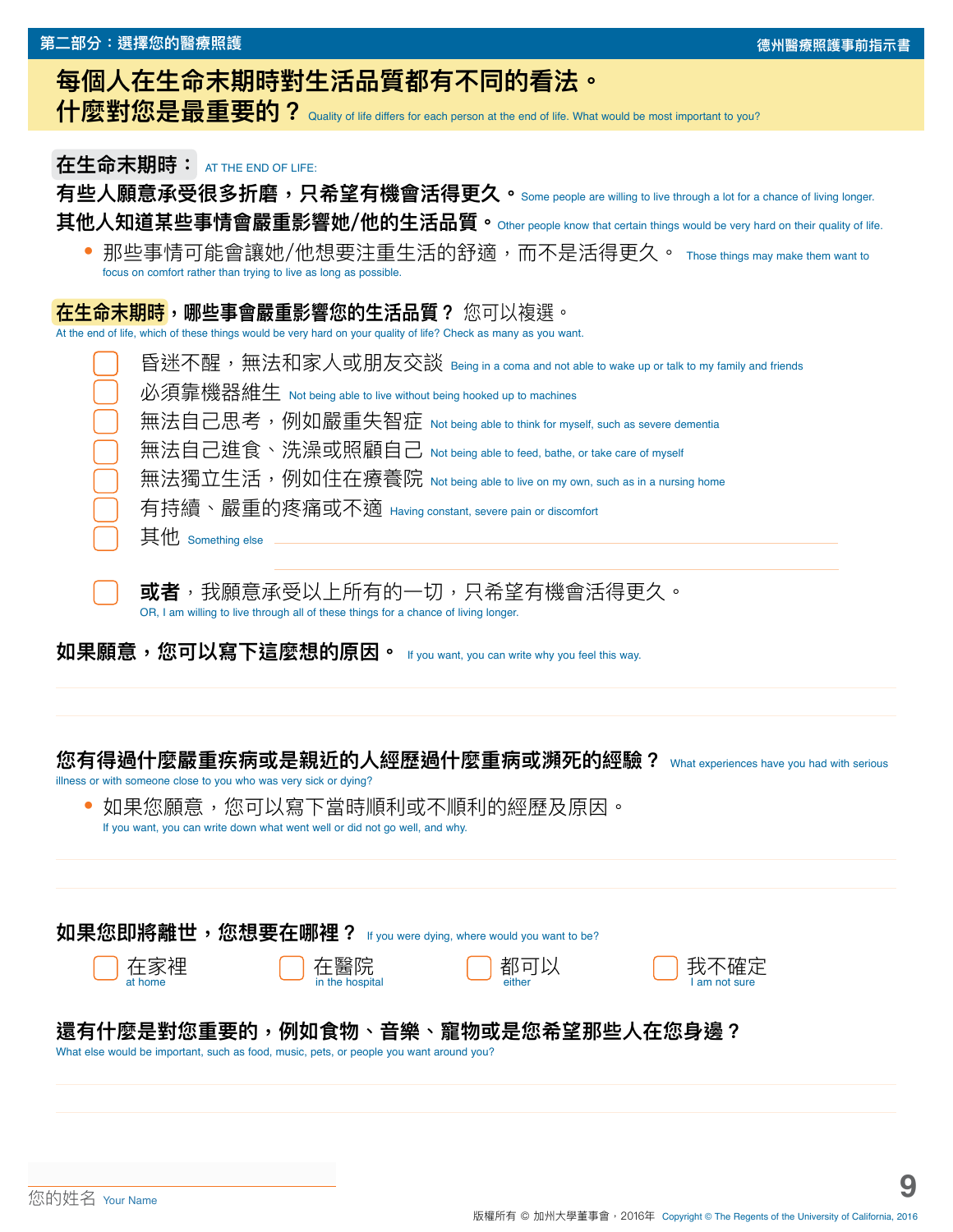**您要如何平衡生活品質和醫療照護?** How do you balance quality of life with medical care?

**有時候,疾病或是試著幫助病人活得更久的治療會引發疼痛、副作用,並讓您沒有能力照顧**

**自己** • Sometimes illness and the treatments used to try to help people live longer can cause pain, side effects, and the inability to care for yourself.

# **請先讀完整頁內容再做選擇。**

Please read this whole page before making a choice.

**在生命末期時,有些人願意承受一切,只希望能有機會活得更久。 但是也有些人知道那些選**

**擇會嚴重影響她/他的生活品質。** AT THE END OF LIFE, some people are willing to live through a lot for a chance of living longer. Other people know that certain things would be very hard on their quality of life.

維生系統包括心肺復甦術(CPR)、呼吸輔助器、餵食管、洗腎、輸血或輸液。 Life support treatment can be CPR, a breathing machine, feeding tubes, dialysis, or transfusions.

# **請勾出一個您最同意的選擇。**

Check the one choice you most agree with.

# **如果您病重而即將離世,您會選擇?**

If you were so sick that you may die soon, what would you prefer?



**嘗試**醫生認為**所有可能有幫助的維生治療**。即使病情好轉的機會很小,而且不太可能 活出我認為有意義的生活,我仍然想要**依靠這些維生治療**。 Try all life support treatments that my doctors think might help. I want to stay on life support treatments even if there is little hope of getting better or living a life I value.

**嘗試**醫生認為可能有幫助的**維生治療**。但是,如果治療無效,病情好轉的機會很小, 而且不太可能活出我認為有意義的生活,我**不想依靠這些維生治療**。 Do a trial of life support treatments that my doctors think might help. But, I DO NOT want to stay on life support treatments if the treatments do not work and there is little hope of getting better or living a life I value.



**我不要使用任何維生治療**,而想注重生活的舒適。我寧願**自然地離世**。 I do not want life support treatments, and I want to focus on being comfortable. I prefer to have a natural death.

### 您的醫護人員和醫療代理人對於這項選擇還應該知道什麼? 或者,您為什麼作這個選擇?

What else should your medical providers and decision maker know about this choice? Or, why did you choose this option?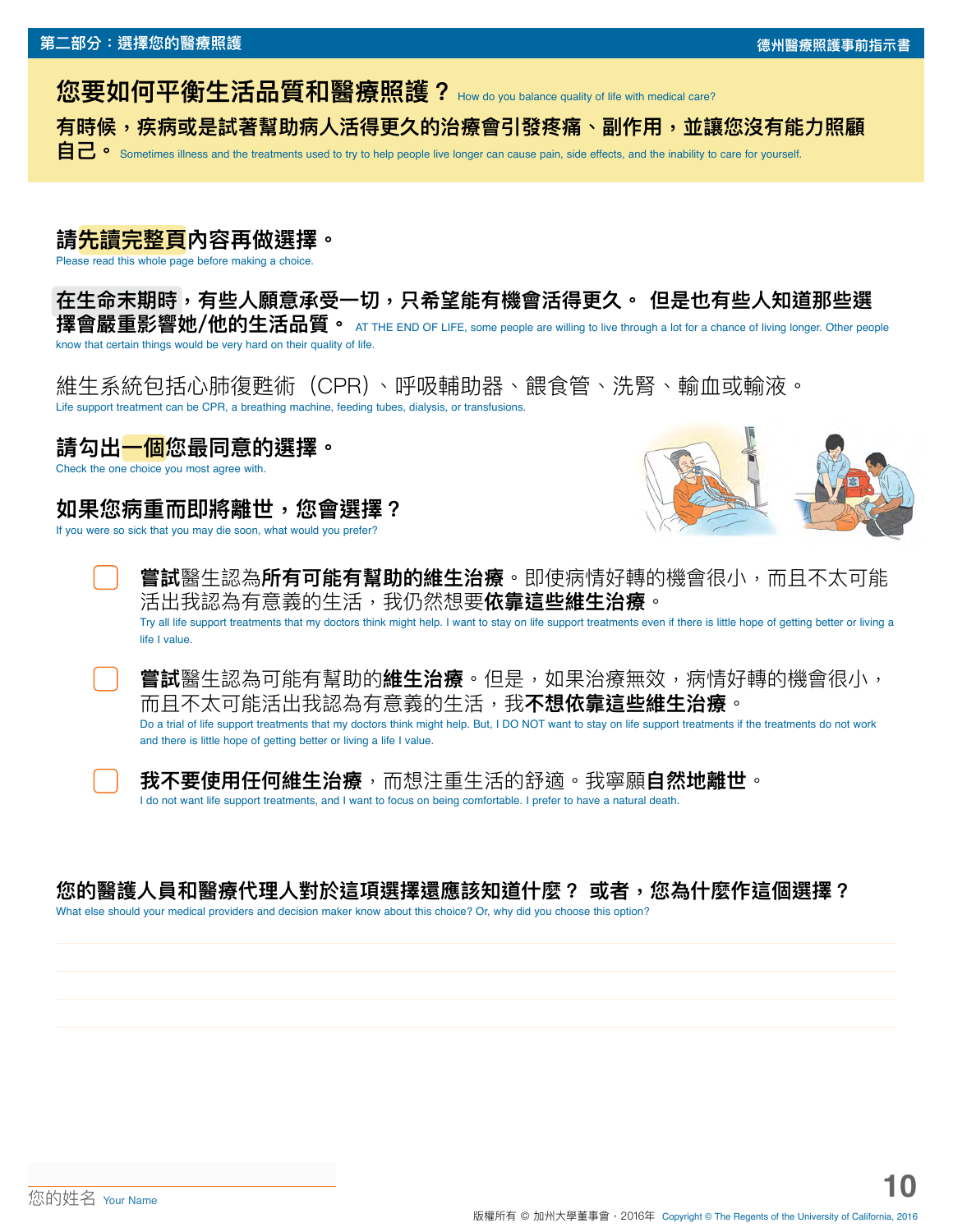**器官捐贈** ORGAN DONATION

# **您的醫療代理人可能會被問及您世後的器官捐贈和遺體解剖事宜。**

請告訴我們您的意願。 Your decision maker may be asked about organ donation and autopsy after you die. Please tell us your wishes.

**有些人決定要捐贈她/他的器官或身體部位。您的選擇是什麼?** Some people decide to donate their organs or body parts. What do you prefer? 我**願意**捐贈我的器官或身體部位。 I want to donate my organs or body parts. 您願意捐贈哪個器官或身體部位? Which organ or body part do you want to donate? 任何器官或身體部位 Any organ or body part 只捐贈 <sub>Only</sub> 我**不想**捐贈我的器官或身體部位。 I do not want to donate my organs or body parts. 您的醫護人員和醫療代理人還應該知道哪些器官或身體部位的捐贈事宜? What else should your medical providers and medical decision maker know about donating your organs or body parts? **遺體解剖可以確定一個人的死因,會以外科手術進行。可能需要幾天的時間。** An autopsy can be done after death to find out why someone died. It is done by surgery. It can take a few days. 我**想要**遺體解剖。 I want an autopsy. 我不想要潰體解剖。 I do not want an autopsy. 如果對我的死因有疑問,我**才**要遺體解剖。 I only want an autopsy if there are questions about my death. 遺體解剖 AUTOPSY

### **宗教或靈修意願** RELIGIOUS OR SPIRITUAL WISHES

**如果您願意,可以寫下您宗教或靈修的意願。** If you want, you can write down any religious or spiritual wishes.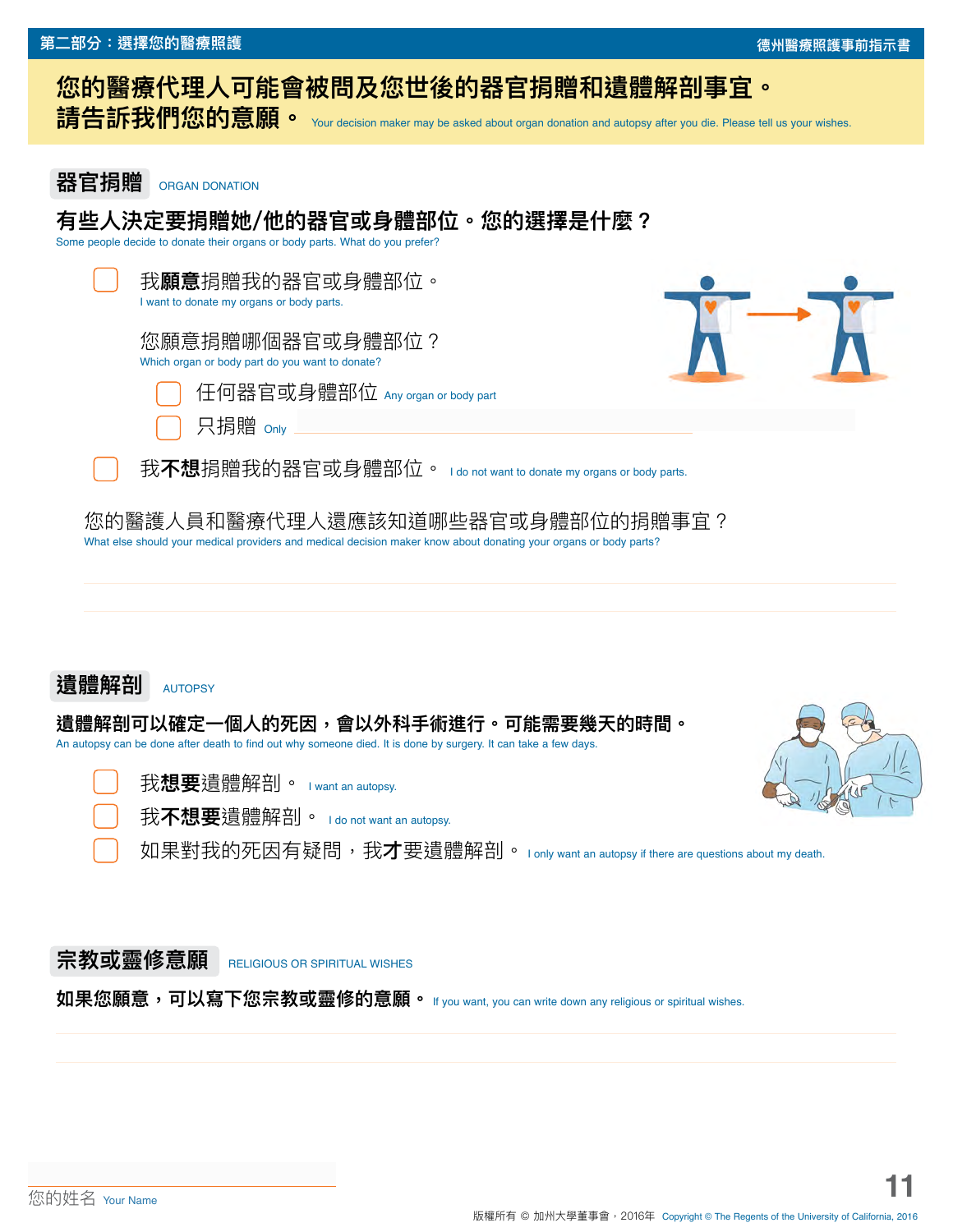**第二部分:選擇您的醫療照護 德州醫療照護事前指示書**

# **您的醫護人員和醫療代理人還應該知道那些有關您和您的醫療照護選擇?**

What else should your medical providers and medical decision maker know about you and your choices for medical care?

**自選:您想以什麼方式得到醫療資訊?** 

OPTIONAL: How do you prefer to get medical information?

有些人可能想要知道所有自己的醫療資訊。 其他人可能不想要。

Some people may want to know all of their medical information. Other people may not.

**如果您上嚴重疾病,您希望醫護人員告訴您病情嗎?** If you had a serious illness, would you want your doctors and medical providers to tell you how sick you are or how long you may have to live?

我想要知道。 Yes, I would want to know this information.

我不想要知道。請跟我的醫療代理人討論。 No, I would not want to know. Please talk with my decision maker instead.

**如果您願意,可以寫下您這麼想的原因。** If you want, you can write why you feel this way.

\* 請與您的和醫護人員告訴您想以什麼方式得到醫療資訊。 \* Talk to your medical providers so they know how you want to get information.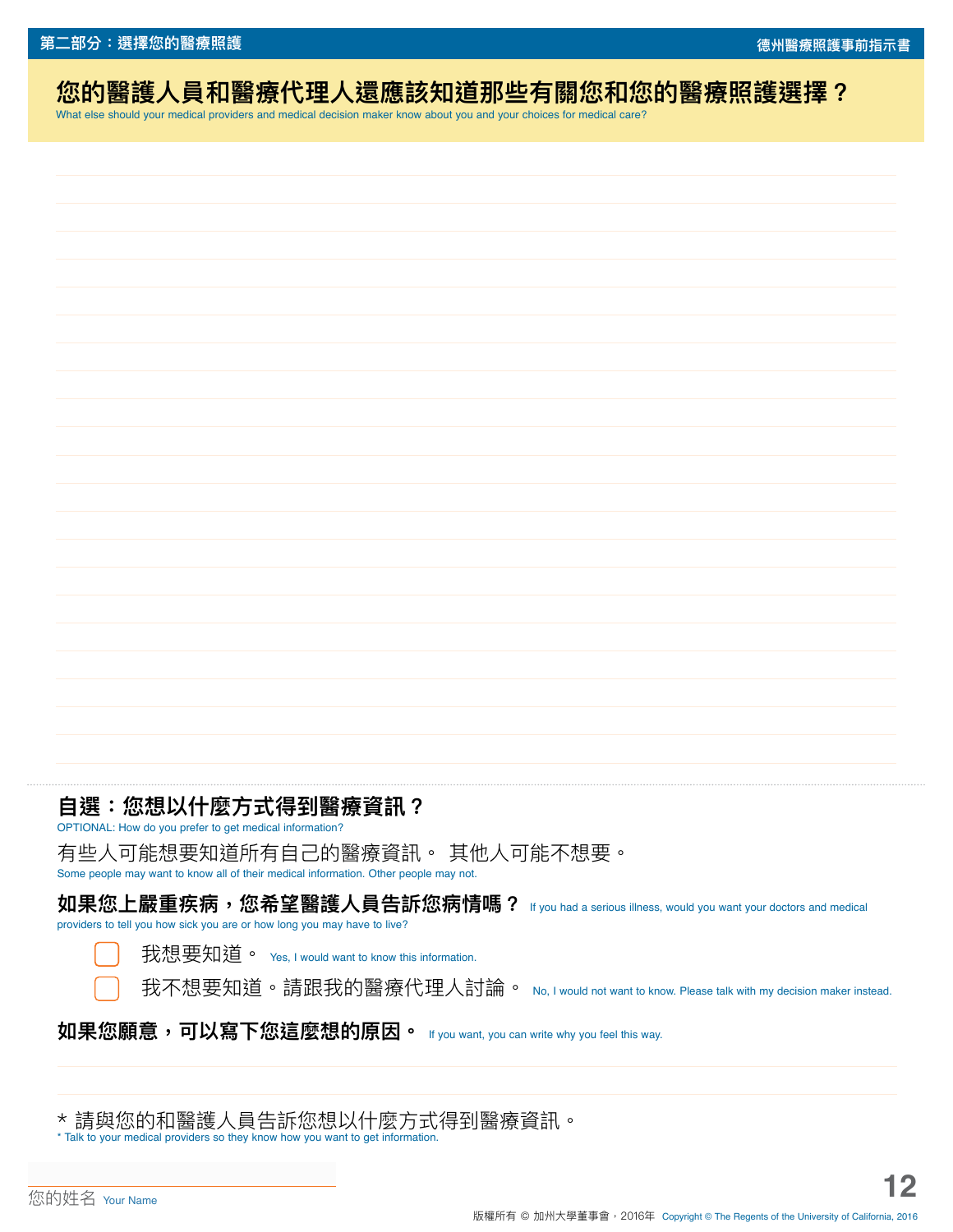| 第三部分                                                                                                                                                                                                                  | 在指示書簽名<br>Part 3: Sign the form         |                                |  |  |  |  |
|-----------------------------------------------------------------------------------------------------------------------------------------------------------------------------------------------------------------------|-----------------------------------------|--------------------------------|--|--|--|--|
| 在本指示書可以使用之前,您必須:                                                                                                                                                                                                      | Before this form can be used, you must: |                                |  |  |  |  |
| 如果您年滿18歲,請在指示書上簽名 sign this form if you are 18 years of age or older<br>請兩位見證人或一位公證人見證下您在指示書上簽名 have two witnesses or a notary who can watch you sign this form<br>請簽名並註明今天的日期。<br>Sign your name and write the date. |                                         |                                |  |  |  |  |
| 簽名 sign your name                                                                                                                                                                                                     |                                         | 今天的日期 today's date             |  |  |  |  |
| 正楷名字 print your first name                                                                                                                                                                                            | 正楷姓氏 print your last name               | 出生日期<br>date of birth          |  |  |  |  |
| 地址 address                                                                                                                                                                                                            | 城市 city                                 | 州<br>郵遞區號<br>state<br>zip code |  |  |  |  |

一部分:在指示書签名 **《**<br>三部分:在指示書签名 <sub>·</sub>

# **見證人或公證人** Witnesses or Notary

**在本指示書可以使用之前,您必須要有兩位見證人或一位公證人在指示書上簽名。公證人的責 任是確保指示書是您本人簽署的。**

Before this form can be used, you must have 2 witnesses or a notary sign the form. The job of a notary is to make sure it is you signing the form.

#### **您的見證人必須:** Your witnesses must:

- **•** 年滿18歲 be 18 years of age or older
- **•** 見證您在指示書上簽名 see you sign the form
- **一位見證人不能是:** At least one witness cannot:
- **•** 您的醫療代理人 be your medical decision maker
- **•** 您的醫護人員 be your health care provider
- **•** 在您的醫療單位工作的人 work for your health care provider
- **•** 是您的債權人 be your creditor
- **•** 與您有任何親屬關係 be related to you in any way
- 在您去世後得到財務利益(得到金錢或財產)benefit financially (get any money or property) after you die



# **見證人必須在第14頁簽名。如果您沒有見證人,一位公證人必須在第15頁簽名。**

Witnesses need to sign their names on page 14. If you do not have witnesses, a notary must sign on page 15.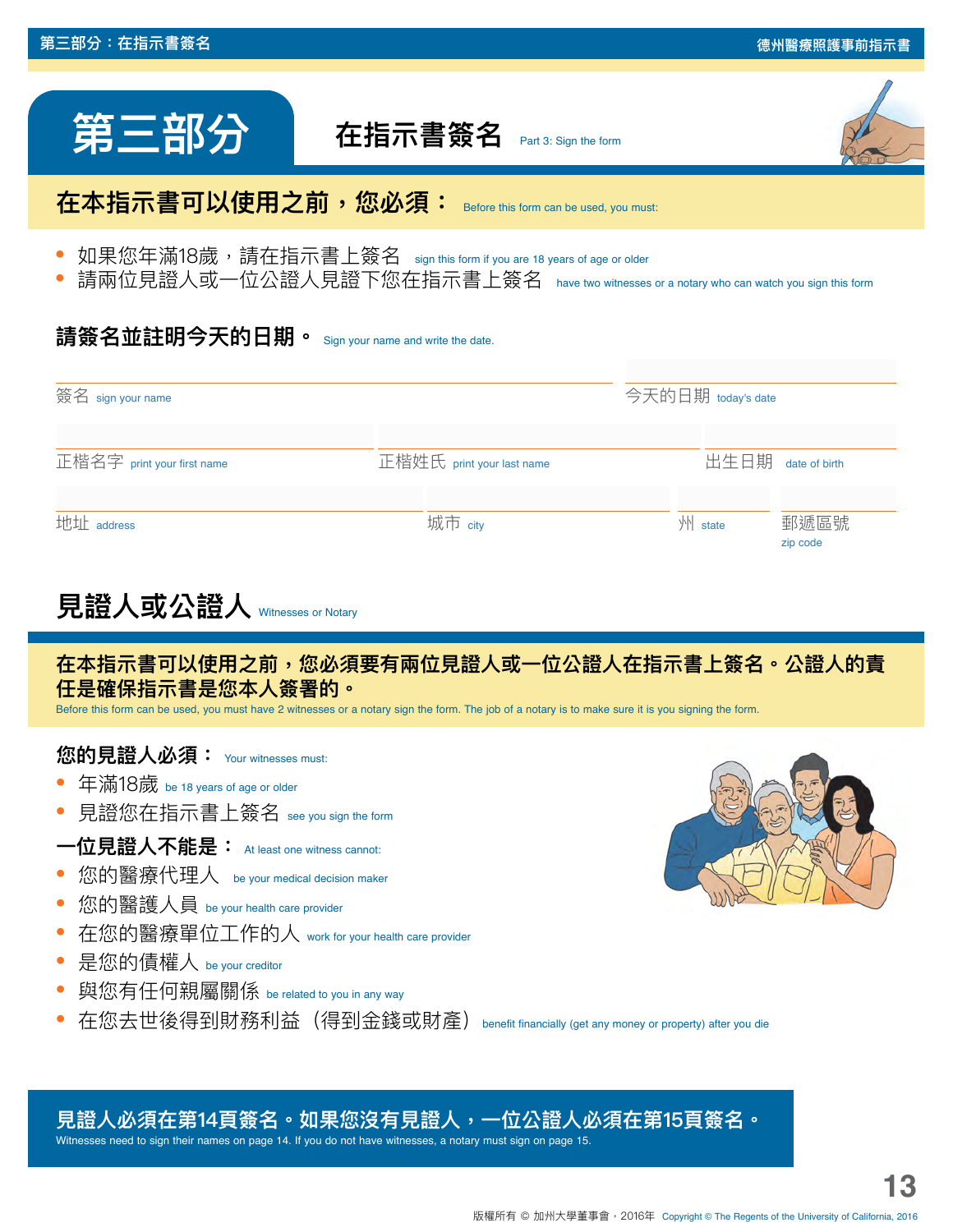### **第三部分:在指示書簽名**

# **請您的見證人簽名和填寫今天的日期。** Have your witnesses sign their names and write the date.

簽名。 By signing, I promise that (the person named on page 13) signed this form while I watched. 她/他思維清楚,並且沒有被迫簽名。 They were thinking clearly and were not forced to sign it. 本人也證明: I also promise that: **•** 我已年滿18歲 I am 18 years of age or older 第13頁的授權人

### **一位**見證人也必須保證: One witness must also promise that:

- **•** 我不是她/他的醫療代理人 I am not their medical decision maker
- **•** 我不是她/他的醫護人員 I am not their health care provider
- **•** 我不為她/他的醫療單位工作 I do not work for their health care provider
- **•** 我不是她/他的債權人 I am not their creditor
- **•** 我和她/他沒有任何血緣或婚姻 I am not related to them by blood or marriage
- **•** 我不會在她/他去世後得到財務利益(得到任何金錢或財產) I will not benefit financially (get any money or property) after they die

### **第一位見證人** Witness #1

| 簽名 sign your name                                 |         |                           | 日期 date |                  |
|---------------------------------------------------|---------|---------------------------|---------|------------------|
|                                                   |         |                           |         |                  |
| 正楷名字 print your first name                        |         | 正楷姓氏 print your last name |         |                  |
| 地址 address                                        | 城市 city |                           | 州 state | 郵遞區號             |
|                                                   |         |                           |         | zip code         |
| 第二位見證人 Witness #2                                 |         |                           |         |                  |
| 簽名 sign your name                                 |         |                           | 日期 date |                  |
| 正楷名字 print your first name                        |         | 正楷姓氏 print your last name |         |                  |
| 地址 address                                        | 城市 city |                           | 州 state | 郵遞區號<br>zip code |
| 您現在已填妥這份指示書了。<br>You are now done with this form. |         |                           |         |                  |

### **請把這份指示書交給您的家人、朋友和醫護人員。和她/他談論您的醫療意 願。如需更多資訊,請至www.prepareforyourcare.org查詢。**

Share this form with your family, friends, and medical providers. Talk with them about your medical wishes. To learn more go to www.prepareforyourcare.org.



**14**

#### **德州醫療照護事前指示書**

### 在此簽名後,即確認 そころには インスコート おおし しんしん 在本人見證下在本指示書上親筆

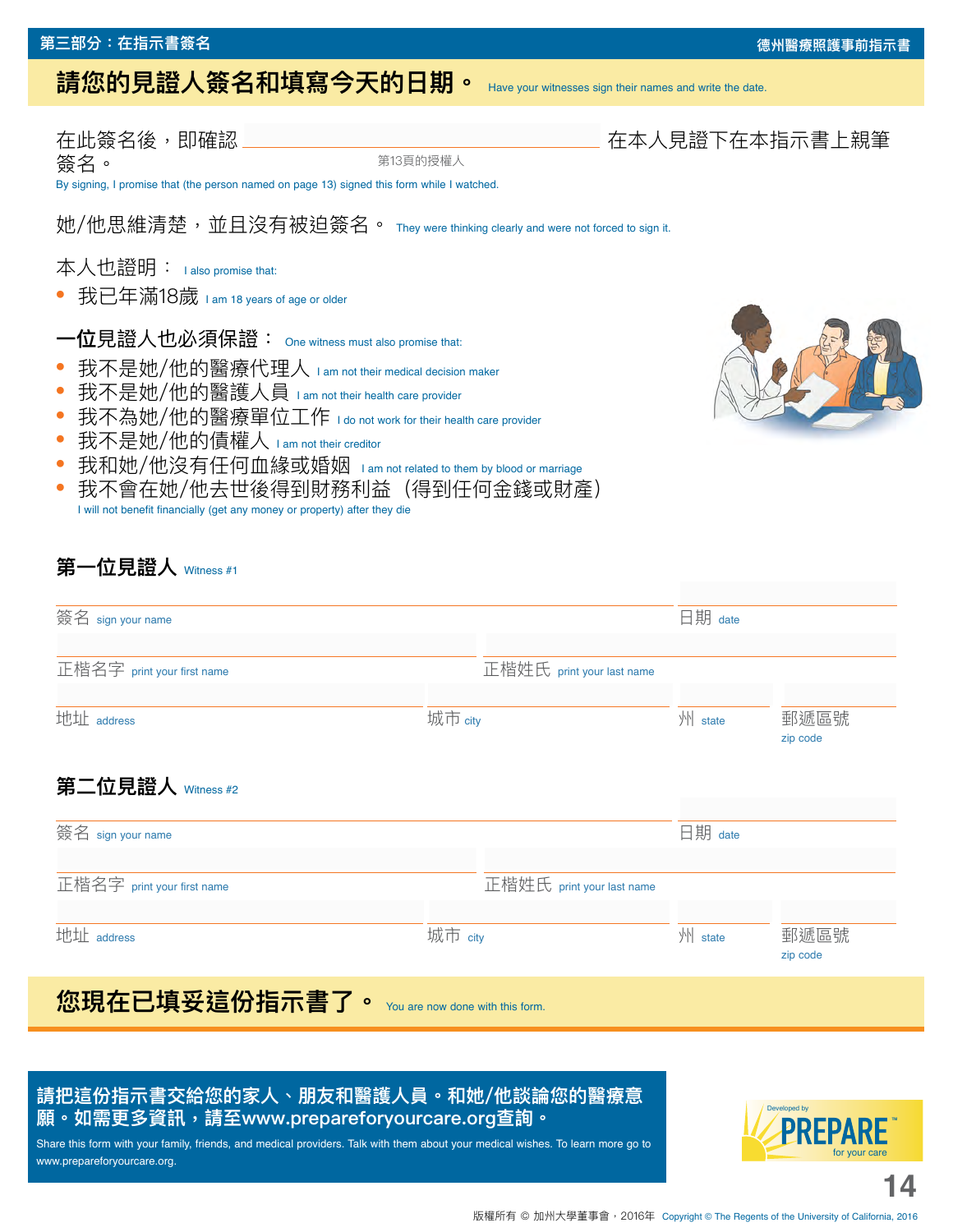# **公證人:如果找不到兩位見證人簽署這份指示書,才需要帶指示書請公證人 為您公證。請攜帶有照片的證件(駕駛執照、護照等)。**  Notary Public: Take this form to a notary public ONLY if two witnesses have not signed this form. Bring photo I.D. (driver's license, passport, etc.). **State of Texas**  County of **Exercise 20** Before me, a Notary Public, on this day personally

appeared \_\_\_\_\_\_\_\_\_\_\_\_\_\_\_\_\_\_\_\_\_\_\_\_\_\_\_\_\_\_\_, known to me (or proved to me on the oath of \_\_\_\_\_\_\_\_\_\_\_\_\_\_\_\_\_\_\_\_\_\_\_\_\_\_) to be the person whose name is subscribed to the forgoing instrument and acknowledged to me that he executed the

Given under my hand and seal of office this \_\_\_\_\_\_day of \_\_\_\_\_\_\_\_\_\_\_\_\_\_\_\_\_20\_\_\_\_\_\_\_\_\_

same for the purpose and consideration therein expressed.

Notary Public's Signature

(PERSONALIZED SEAL)

\_\_\_\_\_\_\_\_\_\_\_\_\_\_\_\_\_\_\_\_\_\_\_\_\_\_\_\_\_\_

Type Print Name

My commission expires \_\_\_\_\_\_\_\_\_\_

所有 © 加州大學董事會,2016年。保留所有權利。2021年修訂。若無董事會的授權協議及書面特許,任何 人都不可以用任何方式複製本指示書用於商業目的,或是添加與修改。加州大學學校董事會對本表格不作任何保 證。如需更多資訊,請在www.prepareforyourcare.org查詢。 Copyright © The Regents of the University of California, 2016. sed 2021. No one may reproduce this form by any near without a licensing agreement and written permission from the Regents. The Regents makes no warranties about this form. To learn more about this and the terms of use, go to www.prepareforyourcare.org

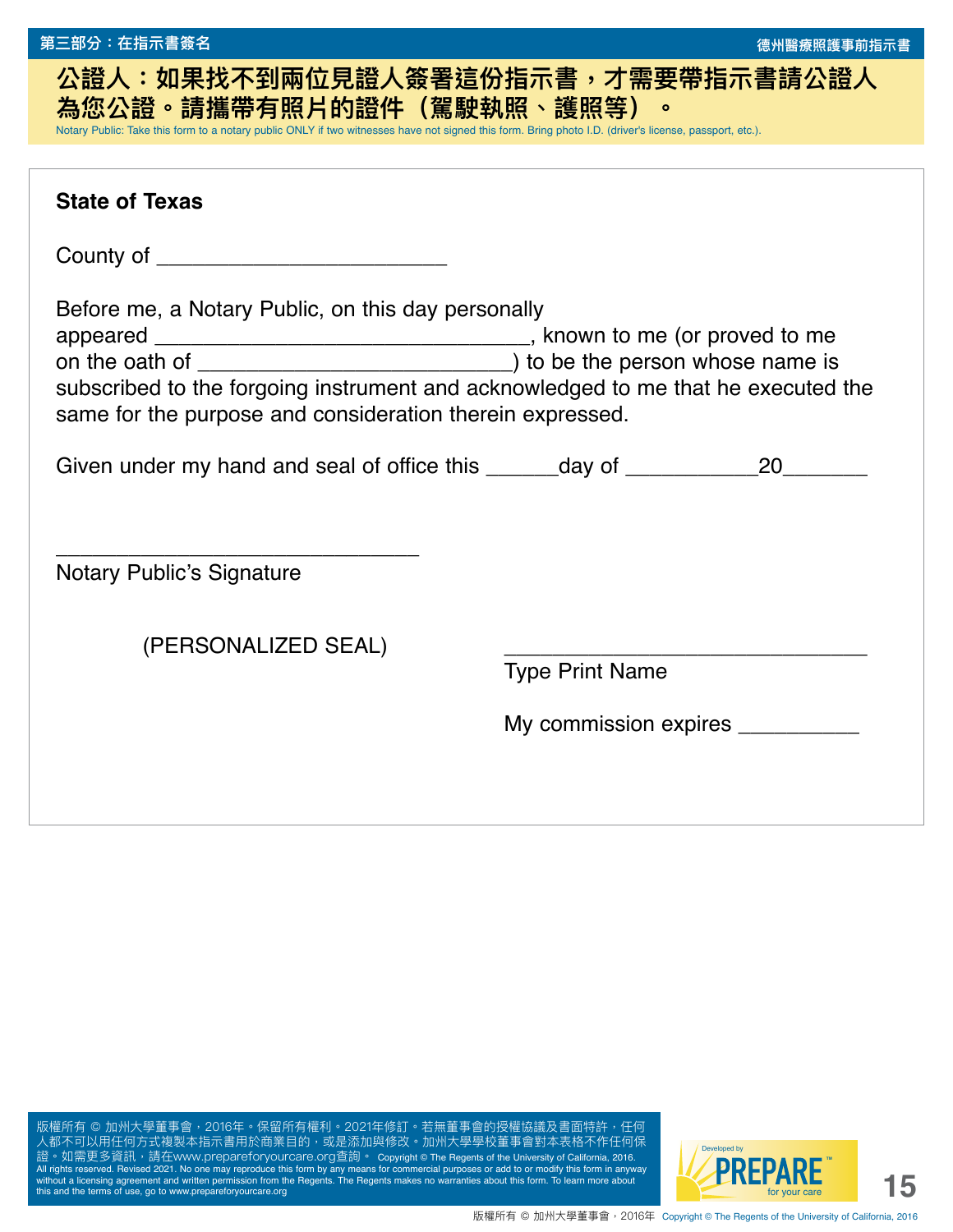#### **我們必須為您提供的德州法律術語** Texas legal terms we must give you:

但是,德州法律也要求我們使用法律術語和詞彙。 But, Texas law requires us to use legal terms and words too. 接下來兩頁列出了我們必須使用的法律語言。 The next 2 pages have the legal language we must give you.

### **以下是5個要點:** Here are the 5 main points:

- 1.如果您不能自己做醫療決定,您的醫療代理人可以為您做所有的醫療決策。 <sub>Your medical decision</sub> maker can make all health care decisions for you if you are not able to make them yourself.
- 2. 但是,您的醫療代理人不能把您送到精神病院、讓您接受電擊治療或腦部手術,或是允許醫 牛為您墮胎。 But, your decision maker cannot send you to a mental institution, make you have electric shock treatments or brain surgery, or allow a doctor to perform an abortion on you.
- 3. 您的醫療代理人必須盡最大努力遵循您的意願。 Your medical decision maker must follow your wishes to the best of their ability.
- 4. 您可以隨時改變意願,但是必須再次填寫表格。如果您填寫了新表格,請銷毀舊表格,並與 您的醫療代理人和醫護人員分享您的新表格和您的意願。 You can change the wishes you made on this form whenever you want, but you will have to fill out the form again. If you fill out a new form, destroy your old form and share your new form and your wishes with your medical decision maker and medical providers.
- 5. 您可能需要一個後備醫療代理人,以防您選擇的人在您需要的時候無法幫忙。在第5頁寫下 她/他的姓名和聯繫方式。 You may want a backup medical decision maker in case the one you choose is not able to help when you need them. Write their name and contact information on page 5.

### **醫療授權書相關資訊 本文件為重要法律文件。在簽署本文件之前,您應該瞭解以下重要事實:**

我们解佛法律表格容容易閱讀。 we made sure this web made sure the sure that the sure that the sure the sure that the sure that the sure that the sure that the sure that the sure that the sure that the sure that the sure that the sure th 除非您另有說明,否則當您不再有能力自己做醫療決定時,這份文件授予您的醫療代理人(也 稱為代理人)根據您的意願,包括您的宗教和道德信仰,為您做出任何和所有醫療決定的權 力。因為「醫療護理」是指維持、診斷或治療身體或精神狀況的任何治療、服務或程序,所以 您的代理人有權為您做出廣泛的健康護理決策。您的代理人可以同意、拒絕同意或撤回醫療的 同意,也可以決定撤回或拒絕維生治療。您的代理人不能同意自願性住院精神健康服務、抽搐 療法、精神外科手術或墮胎。醫生必須遵守您的代理人指示,或是允許將您轉給另一位醫生。

當醫牛證明您沒有能力做出醫療決定時,您的代理人就會開始行使權力。

您的代理人代表您做決定時,有義務遵循您的指示。除非您另有說明,否則您的代理人擁有和 您一樣的權力來做出有關您的醫療決定。

重要的是,在您簽名之前,要和醫生或其他醫護人員討論這份文件,以確保您理解代理人可能代表您做出決定的 性質和範圍。如果您沒有醫生,您應該和瞭解這些問題並能回答您問題的人交談。您不需要律師的幫助來填寫這 份文件,但是如果您對這份文件有不清楚的地方,應該請律師解釋。